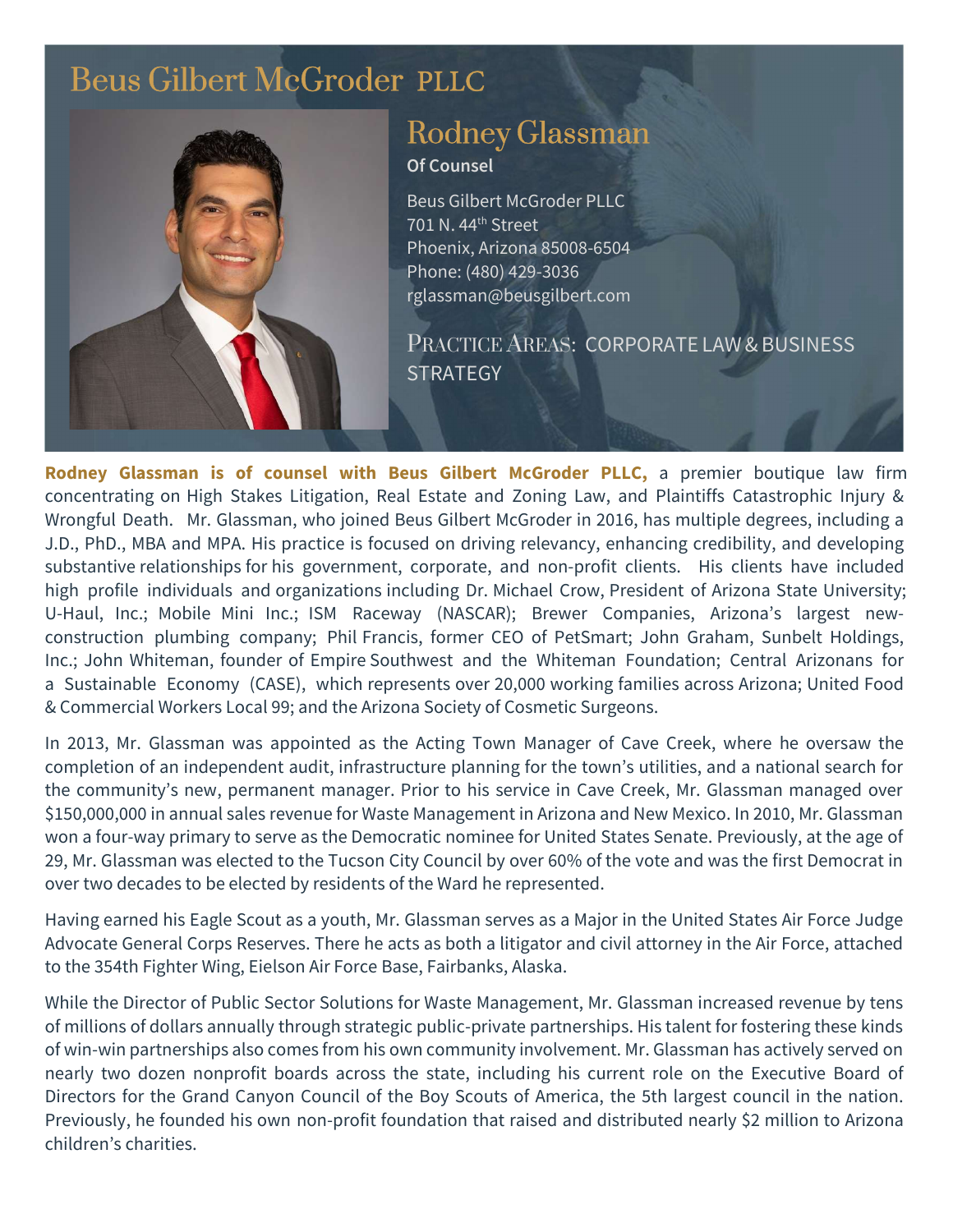Mr. Glassman's strategic focus areas include education policy, agriculture, real estate, land use and water law, process-improvement, and philanthropic development.

Natural Resources, Water and Environmental Law: As a member of the Tucson City Council, Mr. Glassman authored first-in-the-nation environmental policies for rainwater harvesting, gray water plumbing, and solarpowered water. He was then invited to present his policies to municipalities and associations across the country.

Education: Mr. Glassman wrote and championed House Bill 2217, for which he recruited over 50 legislative cosponsors, prepared committee testimony, and raised the seed money to create a statewide mini-grant program that will distribute \$1 million+ annually to public school teachers in Arizona.

Non-Profit: Complementing his environmental work, Mr. Glassman and his wife have co- authored a series of environmentally focused children's books and distributed over 125,000 free copies to kindergartners across Arizona.

Agriculture: As a former member of the Board of Directors of the Arizona State Farm Bureau and the Arizona State 4-H, and holding a degree in Agricultural Economics and PhD in Arid Land Resource Sciences, Mr. Glassman has an unparalleled background in production agriculture which allows him to bring together policy makers and stakeholders. Mr. Glassman served for four years as a legislative aide for business and agriculture for Congressman Raúl M. Grijalva in both Washington, D.C. and Southern Arizona.

Real Estate and Land Use: Mr. Glassman is a licensed real estate broker and formerly served as Chief of Staff for KB Home, working with the Division Executive team in land use, sales, and construction, delivering over 2,000 units annually.

## ADMISSIONS:

U.S. District Court – District of Arizona | Supreme Court of the State of Arizona | Air Force Court of Criminal Appeals | U.S. Court of Appeals for the Armed Forces

#### EDUCATION:

University of Arizona B.S., Agricultural Economics, 1999 University of Arizona, Masters of Business Administration, 2001 University of Arizona Masters of Public Administration, 2002 University of Arizona Ph.D., Arid Land Resource Sciences, 2005 University of Arizona College of Law J.D., 2007

## Representative Matters

Government Relations: Mr. Glassman maintains meaningful relationships with stakeholders at all levels of government. He works with clients to design and implement strategic, accomplishable government relations and relationship-development programs that strengthen organizational opportunities in critical market areas.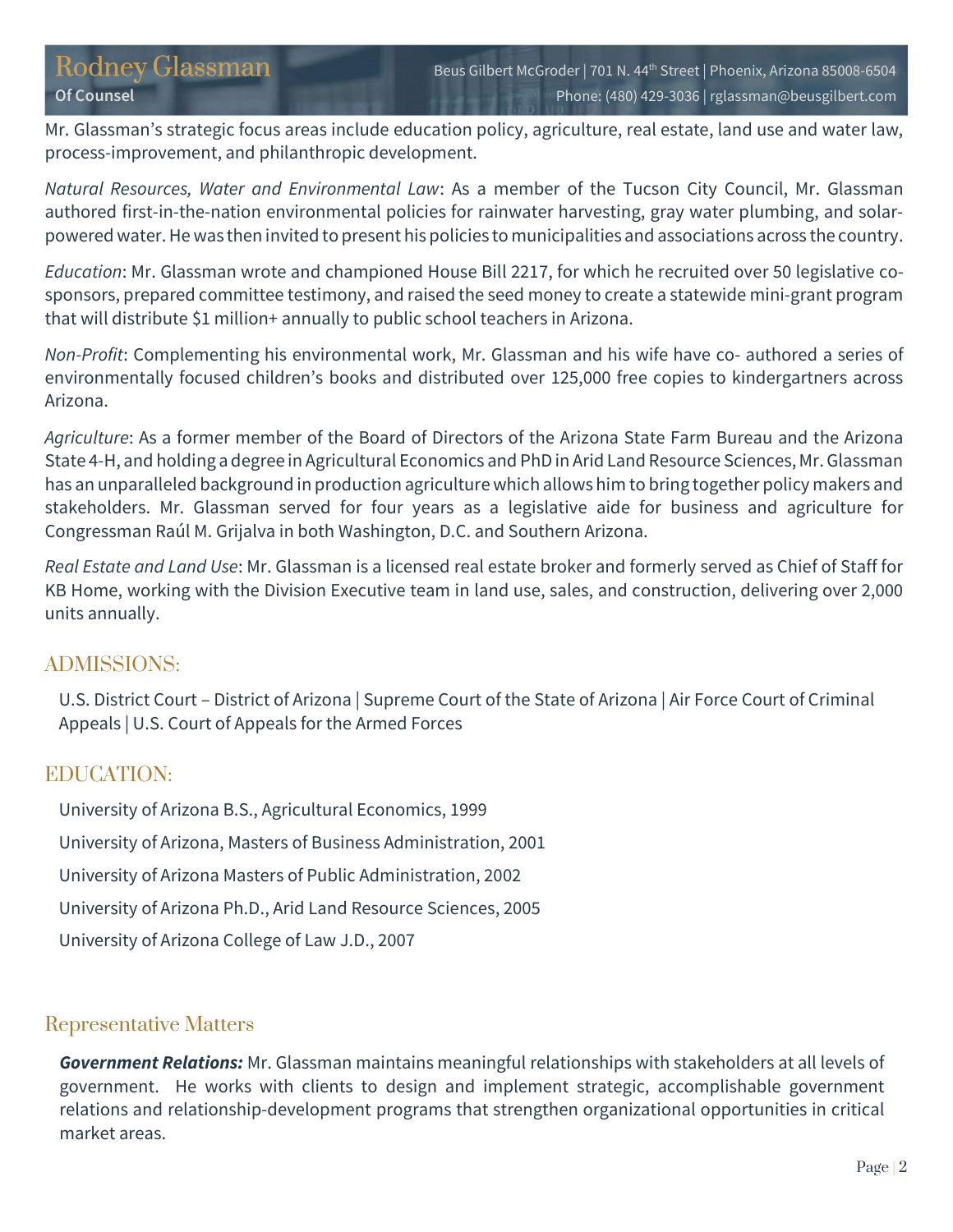**Community Relations & External Affairs:** Mr. Glassman excels at cultivating community collaborations. He helps his business and municipal clients implement winning external affairs and community relations programs by assisting them in identifying and becoming involved in worthwhile community groups, events and partnerships.

Mr. Glassman has an impressive background in strategic nonprofit giving. While in leadership roles at Waste Management and KB Home, he designed charitable giving programs to engage leadership, maximize the impact of philanthropic investment, and leverage the corporate dollar in multi-state, multi-market areas, resulting in expanded exposure and increased impact, all while reducing the annual charitable giving spend.

**Business Improvement Leadership and Legal Consulting:** As both a lawyer and a businessman, Mr. Glassman has demonstrated success helping companies drive revenue through business improvement strategies. From managing \$150 million in annual revenue for Waste Management in Arizona and New Mexico to streamlining a \$24 million annual budget as Town Manager of Cave Creek, he gained invaluable experience identifying operational efficiencies and developing revenue-driving programs that leveraged existing resources while simultaneously driving creative cost-cutting measures.

Media Relations: Mr. Glassman's media and public relations experience includes hosting his own television show in Southern Arizona and a track record for generating national press in publications such as the New York Times, Los Angeles Times, USA Today, and the Wall Street Journal. He applies his experience and extensive media relationships to assist clients improve their community persona and drive revenue by garnering positive media coverage, including the following examples:

McCain's Seat: In Arizona, Corn With Politics on the Side (New York Times) Spraying to Make Yards … but with Paint not Water (New York Times) Cleaning up the Old West the Modern Way (New York Times) Showdown in Arizona Over "Most Western" Motto (New York Times)

## Professional Distinctions

Environmental Achievement Award, Environmental Protection Agency Region

Arizona Governor's Volunteer Service Award

Outstanding Paper Presentation Award, American Association of Agricultural Education National Conference

Commendation for Service as Interim Town Manager of Cave Creek by the Mayor and Town Council (Resolution No. R2014-02)

## Memberships & Activities

Major, United States Air Force, Judge Advocate General (JAG) Corps Reserve (Current)

Arizona Foundation for Legal Services & Education, Board of Directors (Current)

Grand Canyon Council Boy Scouts of America, Board of Directors (Current)

Jewish National Fund, Arizona Chapter, Board of Directors (Current)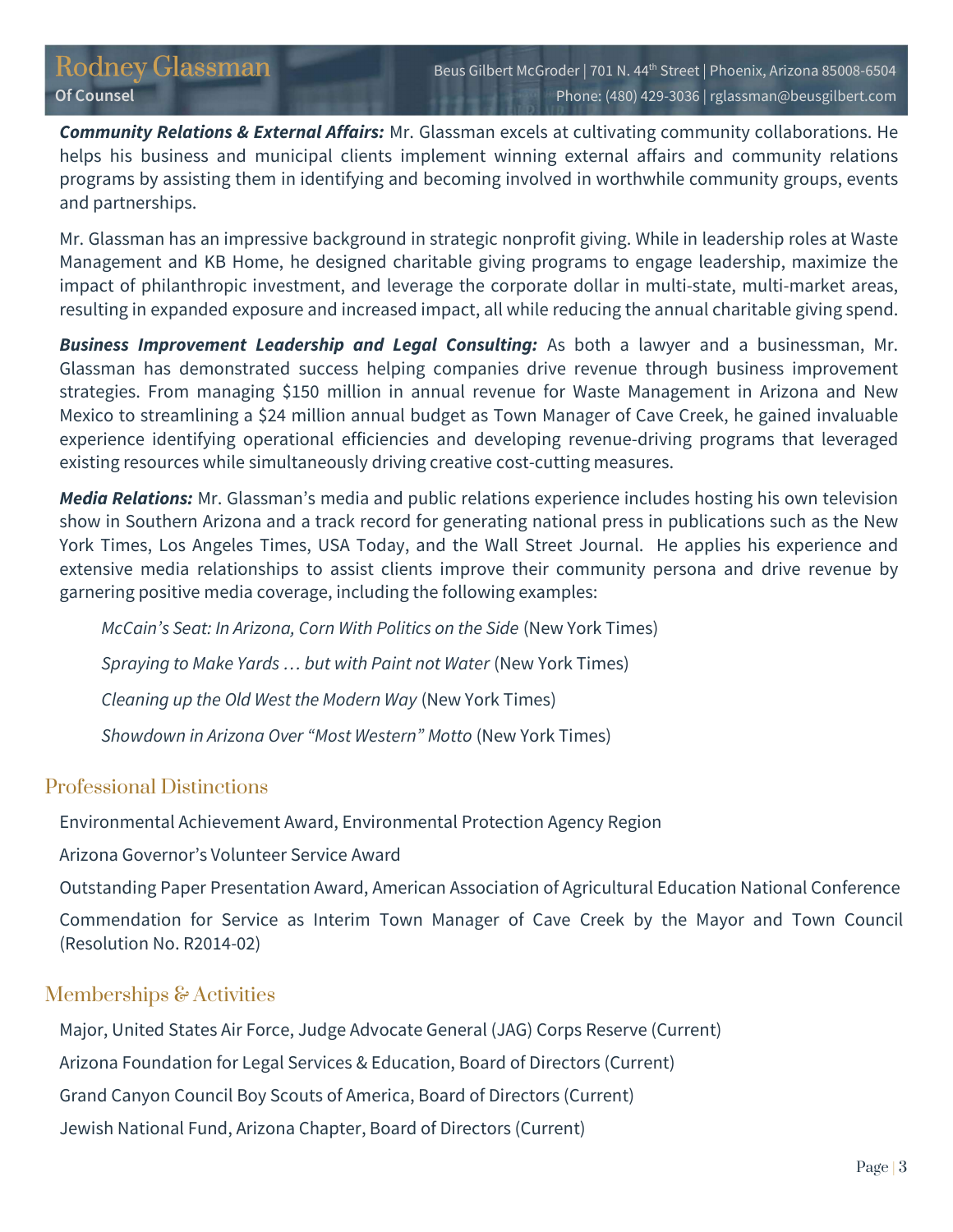Arizona Department of Real Estate, Licensed Broker (Current) Glassman Foundation, Founder/President National League of Cities, Human Policy & Steering Committee Tucson Unified School District, Blue Ribbon Committee Arizona 4-H Youth Foundation, Executive Board Member Pima Council on Aging, Executive Board Member Jewish Federation of Southern Arizona, Executive Board Member Arizona State Farm Bureau, Executive Board Member Boys and Girls Clubs of Tucson, Associate Board Member Bank of Tucson, Advisory Board Member Eagle Scout

#### Publications

Co-Author, "Interactive Agricultural Experiences of 4th Grade Students in the Arid Southwest: An Examination of the Impact of Hands-on Learning Experiences as a Component of Agriculture in the Classroom Curriculum," American Association of Agricultural Educators National Conference, 2007

Author, "Court Rule Aids Attorneys Who are Military Spouses," Arizona Attorney, March 2014

Author, "You Shouldn't Marry a Lawyer," Air Force Judge Advocate General Reporter, Volume 40, No. 2

Co-Author, Jeremy Jackrabbit Children's Books, has raised \$500,000+ and distributed 250,000+ copies to kindergartners in Arizona

Featured in, "Sasha and Rodney Glassman Making It Easy to 'Support our Schools," Biltmore Lifestyles, February 2014

Featured in, "Literacy & Sustainability: Glassmans' free books make a difference in Arizona," Arizona Jewish Life, April 2013

Featured in, "Here Comes Jeremy Jackrabbit: Teaching Sustainability and Literacy to Kids," Eagles Call, Winter 2014

Featured in, "Reservist, wife team up to promote literacy, environmental issues," Citizen Airman, August 2013

#### Media

As nominee for U.S. Senate: "McCain's Seat: In Arizona, Corn With Politics on the Side," New York Times, Sept. 6, 2010

As Cave Creek's Town Manager: "Showdown in Arizona Over 'Most Western' Motto," New York Times, Sept. 20, 2013, and "A Showdown Between Arizona Towns over Motto," L.A. Times, Nov. 7, 2013

While at Waste Management, "Cleaning up the Old West the Modern Way," New York Times, Jan. 21, 2012